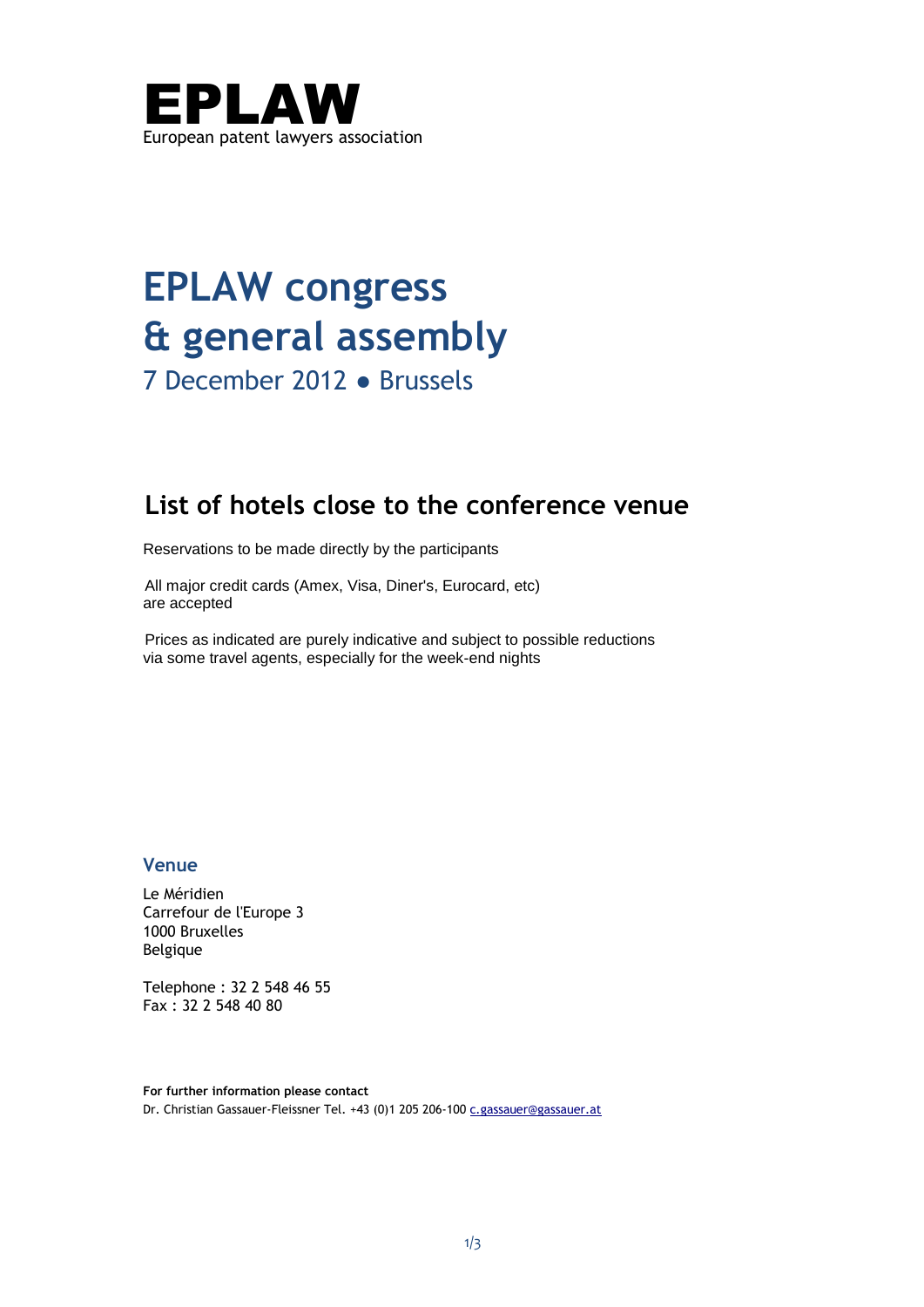## **LE MERIDIEN BRUXELLES HOTEL (\*\*\*\*\*)**

(where the meeting takes place) Carrefour de l'Europe, 3 1000 Brussels Tel: +32 2 548 42 11 – Fax: +32 2 548 40 80 or 47 35 E-mail: [Severine.Stoquart@lemeridien.com](mailto:Severine.Stoquart@lemeridien.com) Web : [www.lemeridienbrussels.com](http://www.lemeridienbrussels.com/) Prices/night: single: €229,00 - double: €258,00 (breakfast included)

#### **IBIS BRUSSELS off GRAND'PLACE (\*\*\*)**

(3 minutes walk) Rue du Marché aux Herbes, 100 1000 Brussels Tel: +32 2 514 40 40 – Fax: +32 2 514 50 67 E-mail: [h1046@accor.com](mailto:h1046@accor.com)  Web : [http://www.ibishotel.com/fr/hotel-1046-ibis-brussels-off-grand-](http://www.ibishotel.com/fr/hotel-1046-ibis-brussels-off-grand--place/index.shtml) [place/index.shtml](http://www.ibishotel.com/fr/hotel-1046-ibis-brussels-off-grand--place/index.shtml) Prices/night: single/double : €153,50 -> €168,00 (breakfast buffet : €14,00)

### **HOTEL ARGUS (\*\*\*)**

Rue Capitaine Crespel 6 1050 Brussels Tel: +32 2 514 07 70 – Fax: +32 2 514 12 22 E-mail: [booking@hotel-argus.be](mailto:booking@hotel-argus.be) Web :<http://argus-hotel-brussels.com/index.asp?taal=uk> Prices/night: single: 125,00 € - double: 145,00 € (breakfast included, free WI-FI)

## **NOVOTEL (\*\*\*)**

(10 minutes walk) Rue du Marché aux herbes, 120 1000 Brussels Tel: + 32 2 514 33 33 – Fax: + 32 2 511 77 23 E-mail: [H1030@accor.com](mailto:H1030@accor.com)  Web : [http://www.novotel.com/gb/hotel-1030-novotel-brussels-off-grand](http://www.novotel.com/gb/hotel-1030-novotel-brussels-off-grand-place/index.shtml)[place/index.shtml](http://www.novotel.com/gb/hotel-1030-novotel-brussels-off-grand-place/index.shtml) Prices/night: single/double: 195,00 € -> 219,00 € (breakfast : 23,00 €)

#### **ARIS HOTEL (\*\*\*)**

(5 minutes walk) Rue Marché aux Herbes 78-80 1000 Brussels Tel.: +32 2 514 43 00 - Fax.: +32 2 514 01 19 E-mail: [aris@3sh.be](mailto:aris@3sh.be) Web :<http://www.arishotel.be/index.html> Prices/night : single : €92,00 -> €115,00 - double : €104,00 -> €127,00 (Breakfast : €12,00)